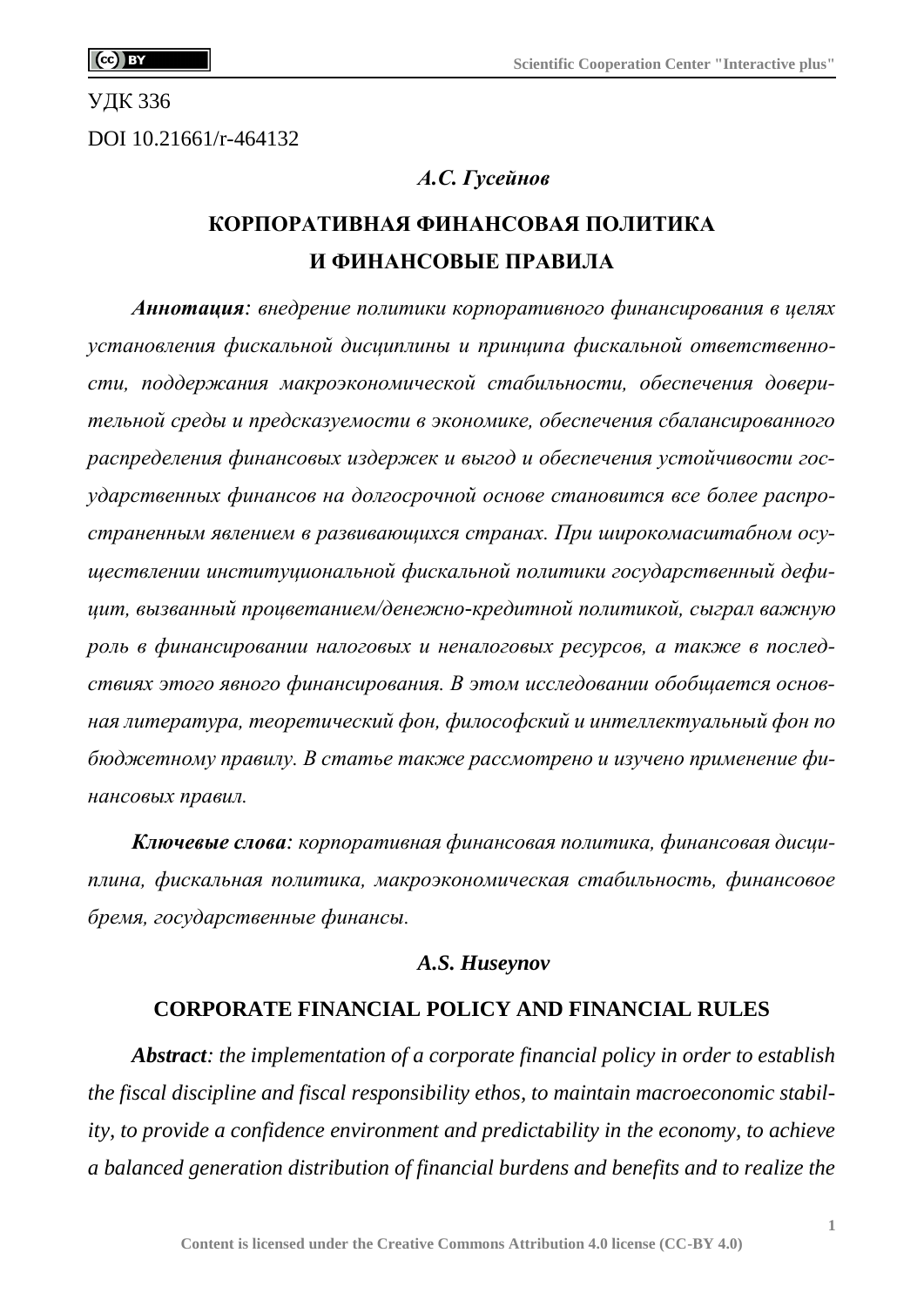*sustainability of public finance from on a long-term basis has become increasingly widespread in developing countries. In the widespread implementation of the institutional fiscal policy, public deficits resulting from prosperity / monetary policy, played a major role in the financing of tax and non-tax resources, and the impact and consequences of this explicit financing. In this study basic literature, theoretical, philosophical and intellectual background of budgetary policies has been summarized. The article has also studied and examined financial rule applications.*

*Keywords: corporate financial policy, fiscal discipline, fiscal policy, macroeconomic stability, financial burdens, public finance.*

In many developed and developing countries, the rule is to establish the fiscal discipline and fiscal responsibility morality, to preserve macroeconomic stability, to provide an environment of confidence and predictability in the economy, to achieve a balanced generation distribution of financial burdens and benefits and to achieve sustainable public-based fiscal policy (corporate financial policy) has become increasingly widespread. In the widespread implementation of the institutional fiscal policy, public deficits resulting from prosperity / monetary policy, which played a major role in the financing of tax and non-tax resources, and the impact and consequences of this explicit financing.

The fiscal policy rules refer to the permanent limits imposed on voluntary fiscal policy practices through the numerical ceiling or targets defined in the context of some indicators that have the power to measure financial performance. Restrictions introduced by fiscal policy rules aim at controlling the quantity and composition of the voluntary fiscal policy instruments such as budget deficit, primary surplus, size of debt stock, borrowing sources, taxation, taxation authority, types of expenditure (for.ex. personnel and transfer expenditures). Such restrictions may have different grounds, such as the government program, the government declaration, the constitution, the law and the international agreement.

The rules of fiscal policy are an option brought to bear by new economics schools (monetarism, institutional economics, constitutional economics and others) based on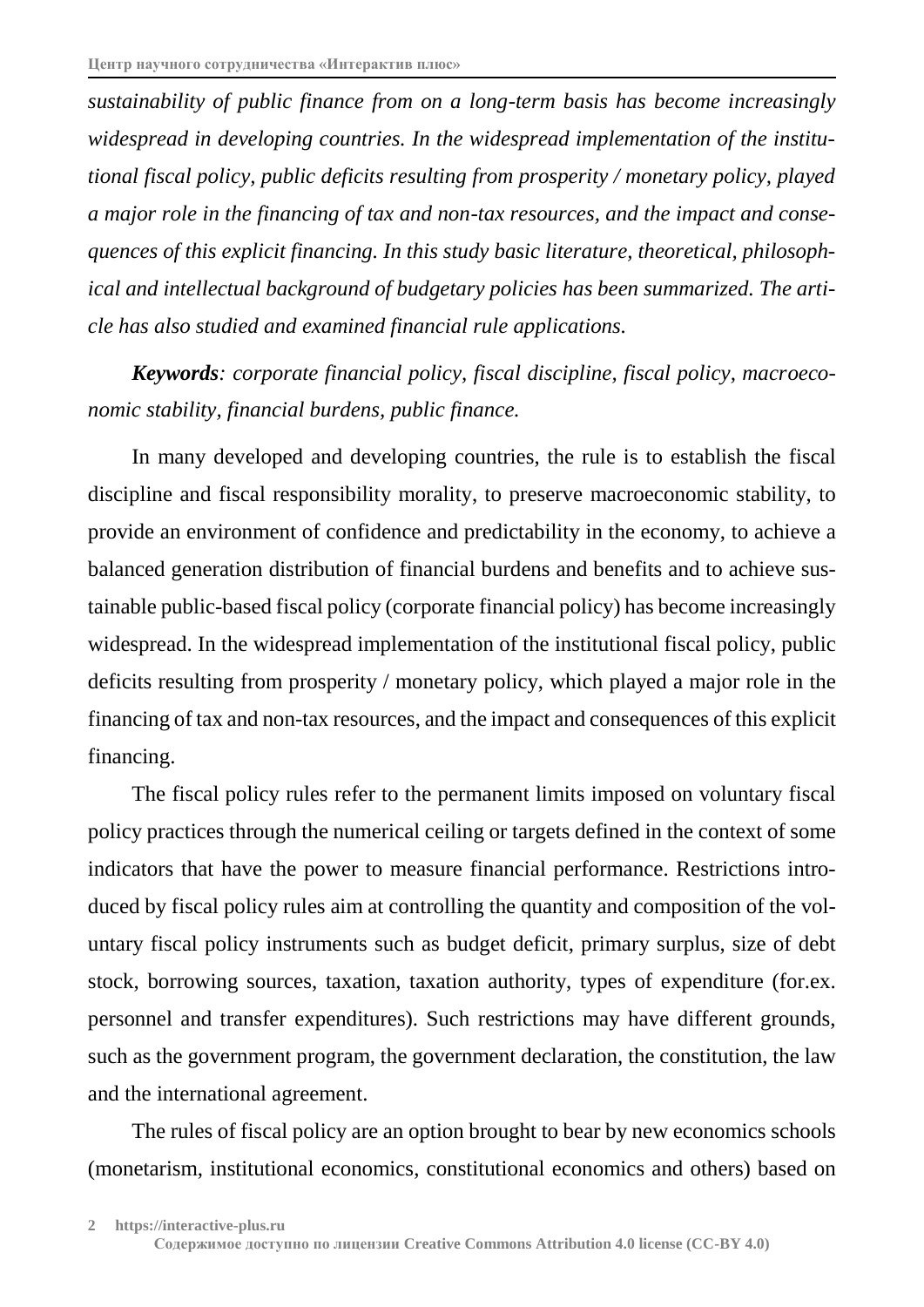liberal perspectives as alternatives to the discretionary economic policies applied by Keynesian economics. The fiscal policy rules are the rules that multiple governments have to comply with and that are permanent. In democratic governments, the election economies through the re-election of powers and the disagreements between the coalition partners in the coalition governments prevent the reforms required by the economic conditions to cause structural budget deficits to emerge. Problems such as the necessity of collective decision making by the political decision-making mechanism, favoring politics in their electoral districts and having political myopia fuel the tendency to increase in public expenditure. The fiscal policy rules are determined as an effective means to lift off deviations from this kind of imbalance caused by imperial and monetary fiscal policy implementations, and industrialized countries are being implemented in many countries in particular to come.

The implementation of the financial rules has many purposes. One of these goals, and perhaps most importantly, is to limit the behavioral tendencies of political actors to their private interests. In particular, bureaucrats who benefit from the special benefits and advantages (bureau-position, high salary, travel abroad etc.) provided by the bureaucracy and politicians who try to maximize their votes through re-election can overturn the financial and economic balances by using prosperous economic policies. Ultimately individual representatives and their special representatives of collective organizations (associations established by businessmen, chambers of commerce and industry, trade unions and confederations, etc.) that they form together act with the motivation to maximize their own special interests. For these reasons, many philosophers have stated that human beings should not be trusted when making decisions (on behalf of a group or community) on behalf of others, because of their «private interest» or «selfishness», perhaps the most inseparable feature of human nature. Politicians need to increase public spending irresponsibly to earn votes and meet with tax-free sources of funding instead of taxes because voters will not like these spending; that the bureaucrats make an effort to realize these tendencies of the politicians; interests groups tend to create rents and rents. as a result, to abuse the powers and authorities of the political actors, their duties and responsibilities.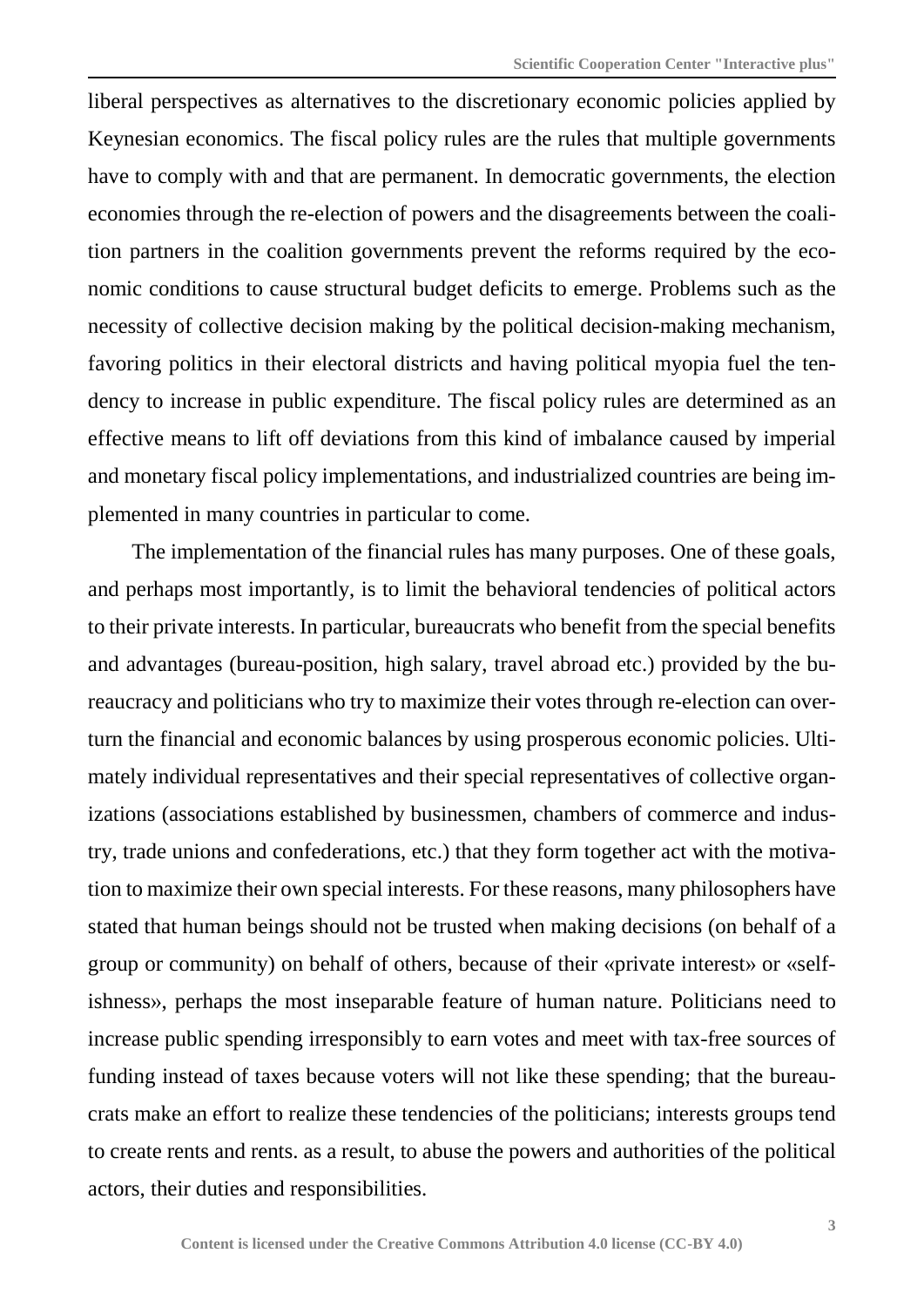The technical reasons for the implementation of the financial rules can also be determined up in several main headings:

1. To provide discipline. By establishing fiscal and monetary rules, a balance can be achieved between budget expenditures and budget revenues.

2. To ensure macro-economic stability. With the restrictions and prohibitions imposed on the borrowing of the government from all sources, especially the central bank, the creation of money can be stopped and the main source of inflationary pressures can be abolished, thus stabilizing can be facilitated. – Financial sustainability. Financial and monetary rules can help provide a reasonable level of real interest rates on financial markets and may discourage crowding out on private investments.

3. Increase the government's credibility. Given the long-term confidence in financial markets, it may be beneficial for governments to subject themselves to permanent restrictions on budget deficits, borrowing or debt restructuring.

4. Blockage of population populism. Financial rules can help to eliminate or at least diminish public deficits resulting from spending and short-term political concerns, which are in contrast to the provision of fiscal discipline in pre-election periods.

Economists favoring the application of the rule-based economic policy argue that fiscal rules can increase governments' credibility by increasing positive expectations about the stability and sustainability of governments and the economic programs they implement. The rules of finance policy are election economy, favoritism, bureaucracy, political myopia, etc. they can reduce inefficiencies in the public economy. They can prevent economic crises or reduce the severity of these crises by reducing the wastefulness of governments and their implementation of wrong economic policies. Economic policy can increase the transparency of their practices and enable more public participation in the management of the public economy.

The fiscal policy rules may have different kinds and qualities depending on the differences in the preferences and needs of the countries. The first distinction that can be made on fiscal policy rules is whether these rules are rigid or flexible. The rules that vary depending on the economic conditions or the changes in the political preferences of the government are flexible; the unchanging rules are strict and continuous rules.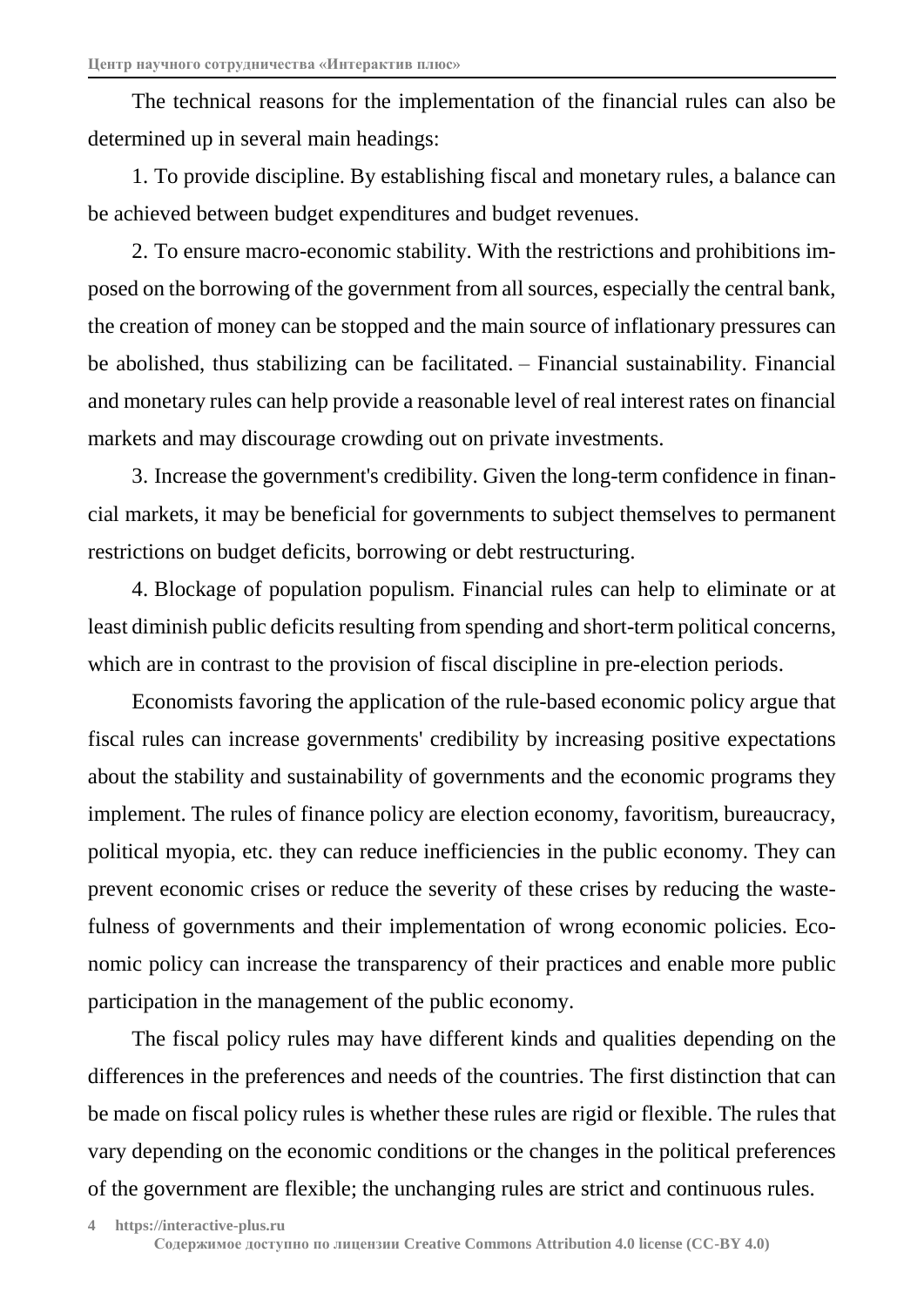The second distinction to be made on fiscal policy rules is «constitutional rules» and «legal rules». As will be explained below, the constitutional principles in the perspective of constitutional economics defend the rule of law in many respects. To refer to the above classification, constitutional rules are more strict and persistent than legal rules. Fiscal policy rules can be divided into «real rules» and «nominal rules». In the real fiscal policy rule, the expenditure ceiling for the year concerned is converted into a new nominal ceiling considering the latest inflation forecasting-realization, while the changes in inflation level in the nominal fiscal policy rule do not lead to any change in the predetermined expenditure ceiling. On the other hand, fiscal policy rules can be classified as follows, taking into account fiscal policy instruments:

Budget Limitations. Budget limitations include limitations on the volume or composition of the budget. For example, it may be compulsory that public revenues and public revenues are equal; limit financial deficits relative to the gross domestic product; the structural budget balance can be targeted or constrained to structural budget deficits relative to the gross domestic product, or the balance of current incomes and expenses can be compulsory and outside the financing of investment expenditures borrowing may not be allowed.

Debt Limitations. Debt limitations are those that limit certain indices to the borrowing resources or amount of public administrative units (local, regional, state or national). In this way, according to the rules, state or local governments can be prevented from borrowing from domestic or foreign sources; public administrative units or institutions may be subject to restrictions on borrowing from certain markets or certain borrowing instruments; the borrowing of the central government from central bank sources may be restricted or borrowed from it may be restricted depending on public revenues or expenditures in previous financial periods and finally limitations may be imposed on the total debt stock relative to the gross domestic product.

Taxation and Expenditure Limits. Tax and spending restrictions are constitutional and / or legal regulations that determine how much tax or expenditure will increase in the next financial year. In some countries, public spending is subject to nominal limits for more than one year, while in others the gross domestic product the total public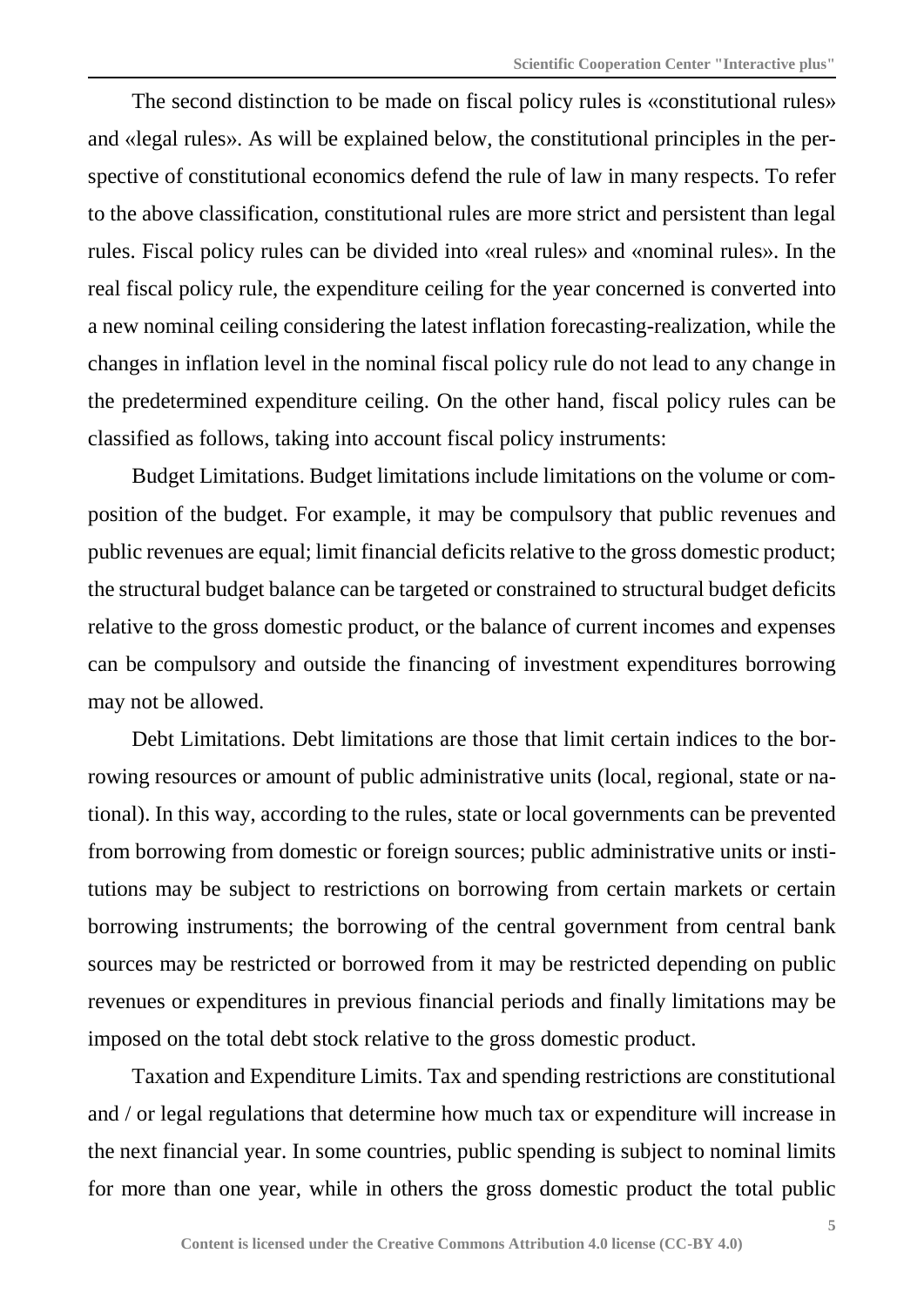expenditure is limited or the increase in public expenditure is permitted provided that the effect on the budget is neutral. Tax limitations are mostly applied at the level of state and local governments. The increase in tax revenues is restricted by indexing local government revenues, population growth rate and inflation, or the rate of certain taxes such as real estate tax is being capped in order to prevent local governments from incurring excess income.

## *Conclusion*

In order for financial rules to be effective, certain conditions must be met. Financial rules should ideally be well-defined, transparent, simple, infrequent, but sufficiently flexible, persistent, and effective when exceptional events and circumstances arise; at the same time, these rules must have sanction. It is imperative that a permanent fiscal rule be transparent to the government's accounting records, estimates, and relationships with the institutions and transactions made. If the financial rules are flexible, they should be arranged in such a way that they will adapt to sudden external shocks and minimize the effects. In addition, financial rules must be sanctioned. However, the most effective sanctions are different according to the countries. Implementation of the rules must be under government control. In case of failure to comply with the rules, effective financial or judicial sanctions should be introduced.

### *Список литературы*

1. The official website of Heritage Foundation [Electronic resource]. – Access mode: www.heritage.org

2. The official website of The World Economic Forum [Electronic resource]. – Access mode: www.weforum.org

3. The official website of Electron Library of USA [Electronic resource]. – Access mode: www.elibraryusa.state.gov

4. The official website of Doing Business [Electronic resource]. – Access mode: www.doingbusiness.org

5. The official website of Federal Ministry of Finance of Germany [Electronic resource]. – Access mode: www.bundesfinanzministerium.de